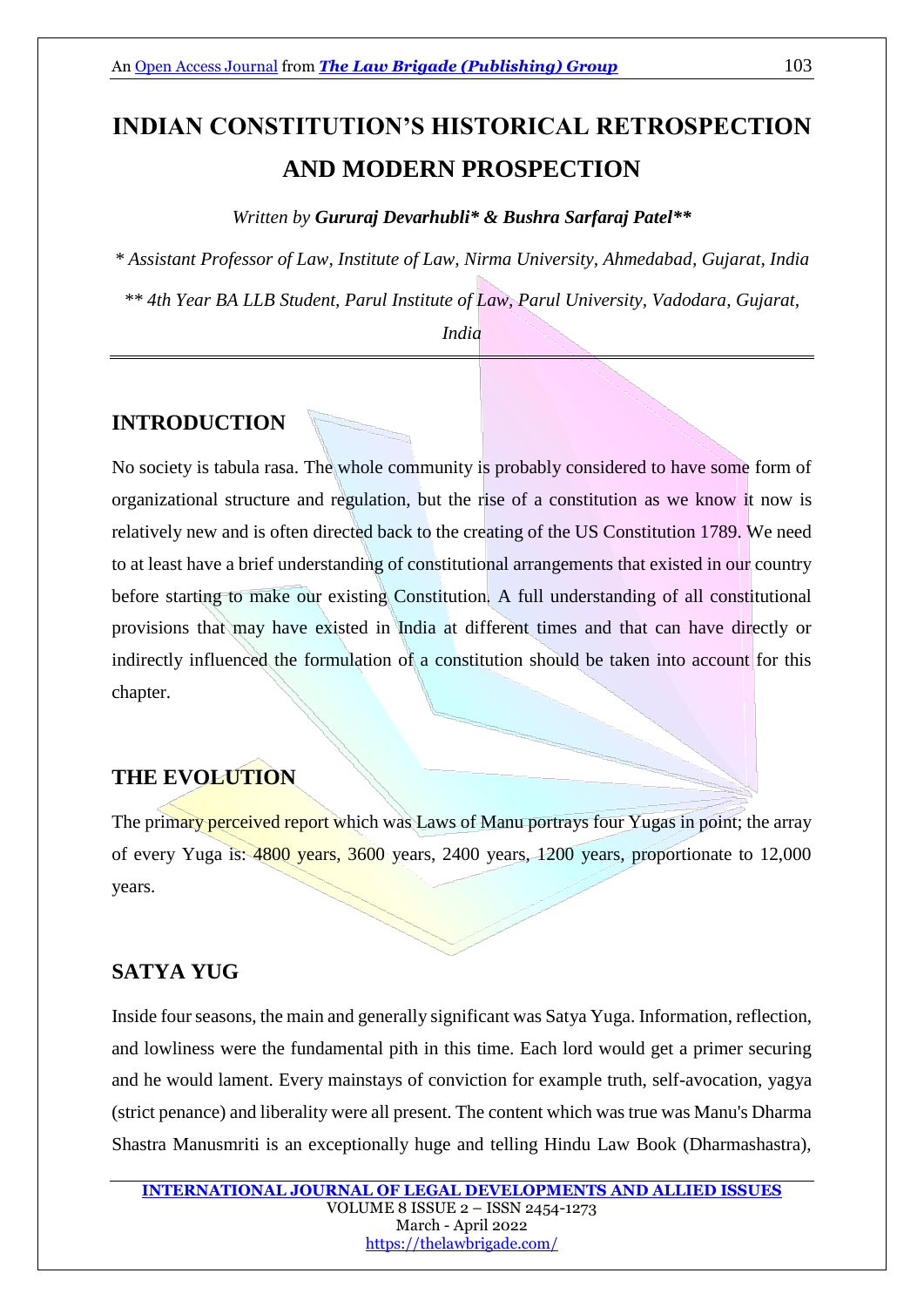which have the essential work of Hindu law and authority rule of bygone India for approx. 1500 years. Right up till today, it had been a shared think about the legal and criminal instances of both the Vedic rulers and individuals who follow Hinduism. Manu's perspective on creation, the foremost complete idea of the code, is that the premise of his thoughts, religious philosophy, law, financial aspects, and legislative issues. The elemental motivation behind Manus, as an administrator, is to offer a group of accepted rules to the overall population to authorize a selected social organization. The individuals of old India had confidence within the request and revival of the planet as an appearance of God's Will and reason, even as the faraway from of celestial powers over demonism. During this manner, the laws administering human conduct and request and therefore the commonness of Hindu society were created by numerous researchers and workers in antiquated India from ancient occasions.

The British ruling India used Manusmriti as a typical for resolving disputes between Hindus regarding inheritance matters, family disputes, marriage and succession. Some Hindu scholars believe that British found in Manusmriti a useful gizmo to plug their interests or to plug social divisions among Hindus to consolidate their power. There's also criticism that Manusmriti has long served the interests of privileged classes and condoned the oppression of girls and lower castes, as they imposed unequal rules of varied structures counting on their status in society. The Manusmriti acknowledges and acknowledges the class structure because the basis for social order and generality. It clearly identifies the 4 classes of individuals (Brahman, Kshatriya, Vaisya and Sudra), and roles appropriately for the conservation of dharma. The Brahman and therefore the Kshatriyas got many rights and great submission for the punishment of misconduct, while the Sudras got a little number of rights but the worst punishment even for negligible offenders. Therefore, it's important to review Manusmriti by an open mind so as to know its chronological and non-secular significance within the transformation of the Hindu empire from its earliest times to its existing form.

### **TRETA YUGA**

One sees the approaching of spiritual sacrifices i.e. Yagyas at Treta Yuga. One pillar of the four pillars of faith meets its end. People during this age are going to be truthful and can perform all rituals consistent with the sacrifices. It's within the Treta Yuga where one can see the layers of Yagyas, religion and other related activities. People would bear fruit for the deeds,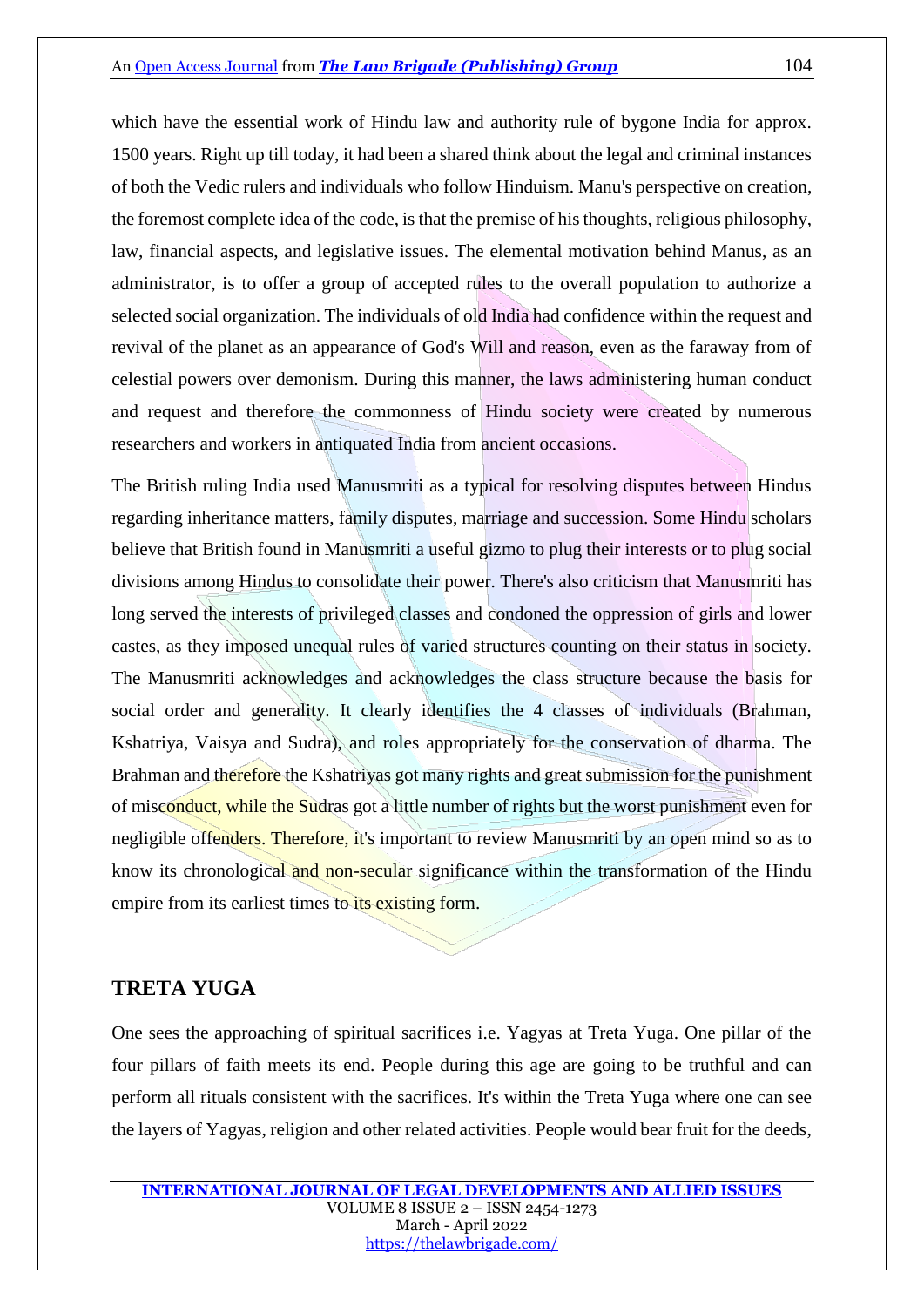offerings made to the Vedas, and decisions. Everyone during this period was proud and hardworking, the good religion of the Brahmins was the reality of truth, morality and love beings. The common religion of all the Brahmins was the Yagyas, self-study and devotion. The livelihood of the Kshatriya and Vaishya were the shelter of the persons and cultivation, craft and poultry correspondingly. All humans are sincerely committed to their work and can therefore be blessed heavenly dignity. The typical anticipation was about 3000 years for Treta Yuga. All the Kshatriya took birth during this period were heroes, zealots, great thinkers, who believed within the principle of truth, good, deserve blessing, respect and protections of all individuals. Treta is a year of power (Rajas), with three cultural and hearing fires. It is time to settle down in agriculture and cities. It was the period when women were respected, respected and promoted.

Over the years, the ability of the Treta - also a power year (RAJAS) - modified the frequency of the brief hologram. Water became declining and needed to be 'raised by incomes of hand'. People who need to feed themselves begin farming. I sense that enjoy of operating to dine in how underwritten to the fall of man's absence of information, due to the detail humans have become lustful and grasping. In Treta the articles of their rage seized one, even their sons, other halves, wealth, and many others forcibly. Knowing all of this, the king born Lotus (Brahma) created Ksatriyas (a period of warriors), protecting humans from wounds and injuries and organising policies of behaviour. These leads are exclusive to what we all identify today. They were guys of histories, custom, art, and the controller of 'wizardry' which may furthermore appear imperfect - at some phase in this worldwide to us. They were to shield Dharma. They happened in this earth up until the 0.33 yuga. So returning to the second stage cycle, Treta Yuga, the Era of methodologies, there's an obligation for a lead announce this, a organized universe. We had been so disillusioned with the values and so via his experience, the deity Brahma issued the Vedas.

Ramayana is story of Ram and Sita, and their conflict against Demon King, the ten-headed Ravana. Humans count on elected authorities to make conditions for peace, development and prosperity. Good governance can be essential requirement for retaining peace and unity in any society. But, we observe that accurate governance is comparatively new in today's world. Most political, enterprise, and different leaders are busy looking to comprehend fame and fortune. Crowds have not taken component in taking part. Monetary improvement and prosperity are observed best inside the high-tech, politically integrated enterprise; at an equivalent time the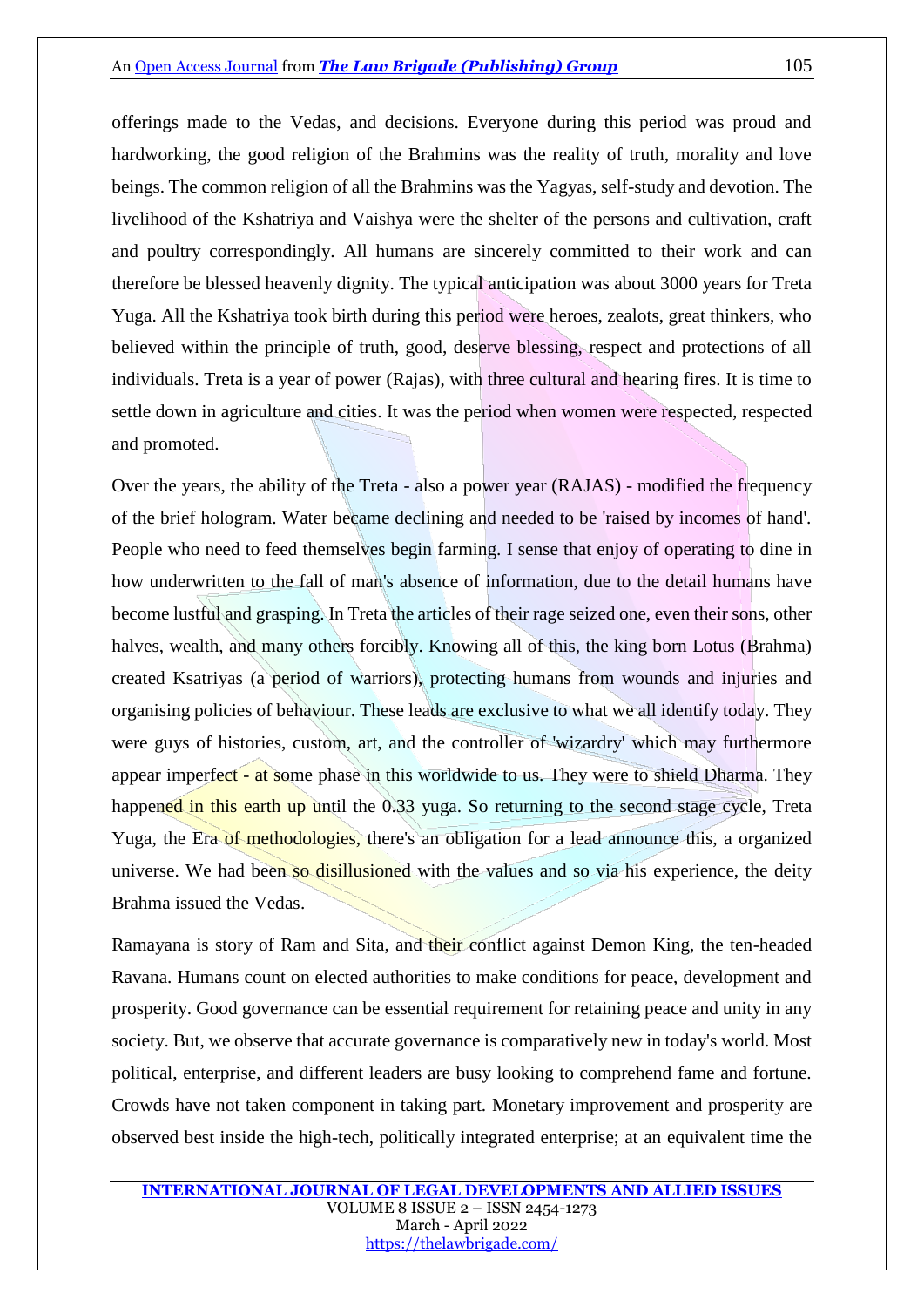destiny of big crowds has remained unchanged. Social justice stays a general motto at election rallies at five-big name conference attended by using leaders. Ram Rajya's research provides answer to governance troubles we face nowadays. Ramayana tells no poverty, sorrow, grief or discrimination was within the reign of Rama. There are equal rights for everybody. Justice is speedy-new certainly on hand to very bad and marginalized. These laws are nonviolence, and other values. Stress may be ethical vital that restrains us than coercing it. The govt. intends to help reality via its actions and expects equivalent from people. Admire for all religions and ideals, without discrimination. Ramayana emphasizes that everybody have to comply with thoughts of scriptures whilst faced with difficult situations. Ramayana offers simple way to determine what is right, comply with healthful advice of elders within own family and therefore discovered professional inside network. Constant with Ram Rajya, pacesetter is anticipated to cater for anyone who wishes help and help instead of accumulating wealth. His cognizance should get on welfare and self-enrichment.

#### **DWAPAR YUG**

In Dwapar Yuga people are involved in evolution and provision. Kshatriya during this period was modest and completed their responsibilities by governing their minds. King was to follow recommendation of well-educated scholars and thus maintain order. King who became hooked in to bad habits will surely be defeated. Kings would organize excellent conspiracy by engaging with students Strong people will do work where policies are being implemented. King will employ priests etc. to make spiritual responsibilities, ministers and economists to perform financial duties, facility to require care of cruel women and men to make miraculous deeds. Brahmin will find heavenly bliss by engaging in answering religion, sensory control, selfcontrol, yagna etc. Vaishya will receive high-flying flights with kindness and hospitality. Kshatriya can truly apply all principles of law and order without anger, cruelty and unselfishness and thus gain happiness. All people of this era were zealous, energetic, courageous and naturally competitive. Karma means action. Yoga refers to state or ways. Karma yoga refers to spiritual practice during which acts of God are performed as way of achieving conversion and liberation by escaping results of their actions. Karma yoga promotes how of life during this world without your hand being defiled by sinful acts. Important teachings of Karma yoga are explained in many Upanishads and within Bhagavadgita.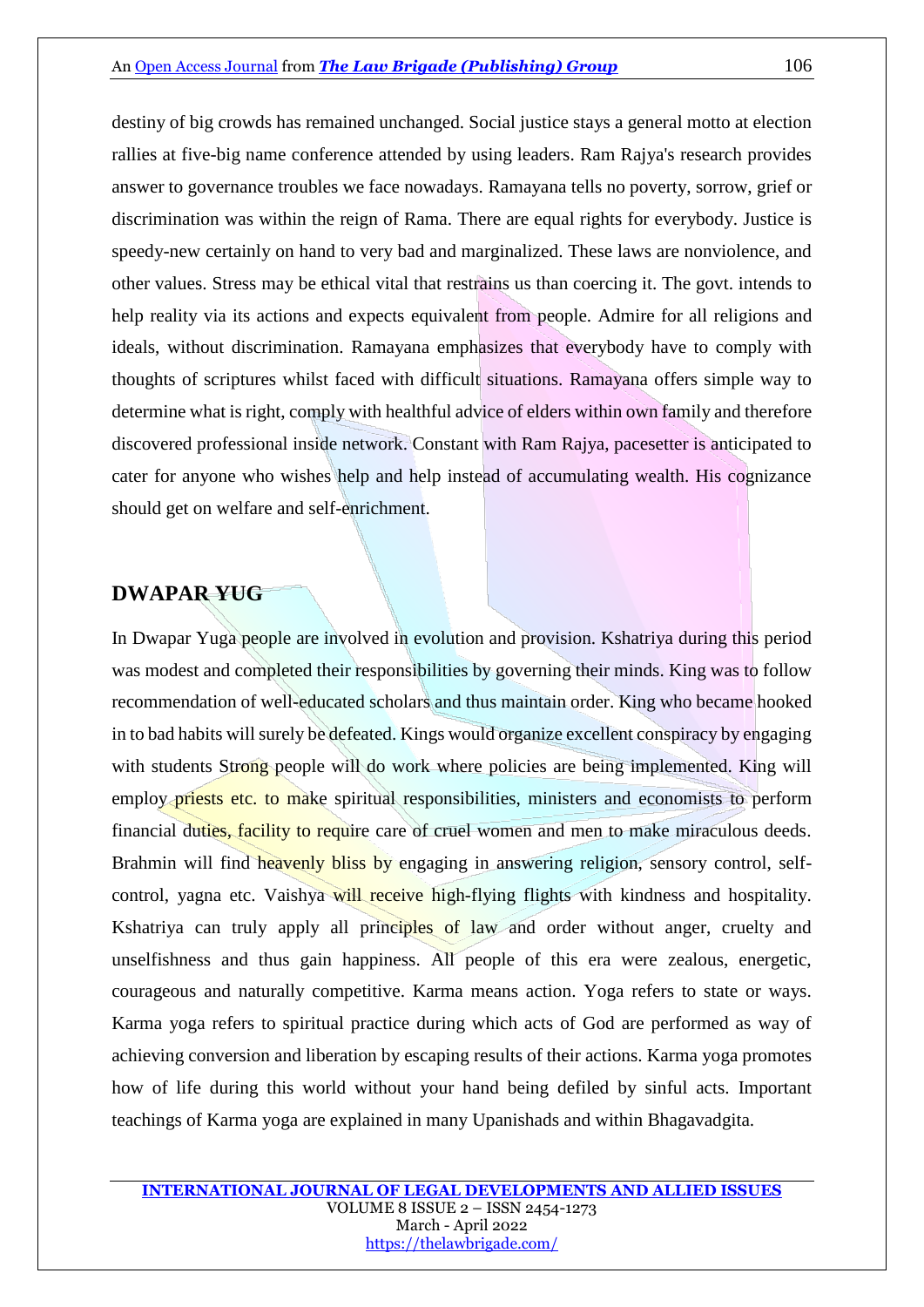Karma yoga as a way of life Karma yoga transcends simple daily activities and extends to lifetime. It's designed not just for spiritual desires but also for people of planet, employment that's how of life which they need to face great challenges and great distractions as they perform act of life. Karma Yoga or method of action as suggested within Bhagavad-Gita teaches people way to affect pain and pleasure of life without choice and without escaping. It teaches people way to stay involved in life regardless of how difficult and frustrating situations could also be. This is often in stark contrast to favoured notion that men should discard their worldly belongings, attend forest or to secret place, faraway from cave-like society and have interaction in tapas or meditation so as to realize self-discovery. Unlike Buddhism, Hinduism isn't a financial religion. It doesn't prepare people for difficulties of miraculous life except for the hardships and uncertainties of mortal life.

## **KALI YUGA**

Most basic and reliable periods of human history is Kali Yuga and have led to varied experiments and interpretations consistent with Surya Siddhanta,

*Ancient India-* Chandragupta began his reign in 321 BC. Mauryan impose laws and regulations on agriculture, industry, commerce, farming, etc. Special measures were made to stimulate economy and provide greater impetus to economic development during this era. Megasthenese spoke of unique skill of craftsmen. They had overseas businesses and western countries. Most trade items were indigo, various medical supplies, cotton and silk. Foreign trade takes place in land and sea. Special arrangements are made for commercial transactions like trade security, provision of warehouses, transportation and other means of transportation. Trade was controlled by state and therefore the trader had to get a trading license. State also has equipment to regulate and direct instruments and steps. Money was most theme of Arthashashtra which defines revenue in maximum length. Most industries at this point were textiles, mining and metallurgy, shipbuilding, jewellery, metalworking, pot making, and so on. Industries were organized into various organizations. Jesakah was leader of council. Guilds are powerful institutions. It provided professionals with great support and protection. Officials resolved disputes between their members. Couple of organizations have issued their own coins.

After the destruction of Maurya, Satanavaha and therefore Kushan emerged as two major powers within ruins of Kushan empire came replacement that recognized its dominion over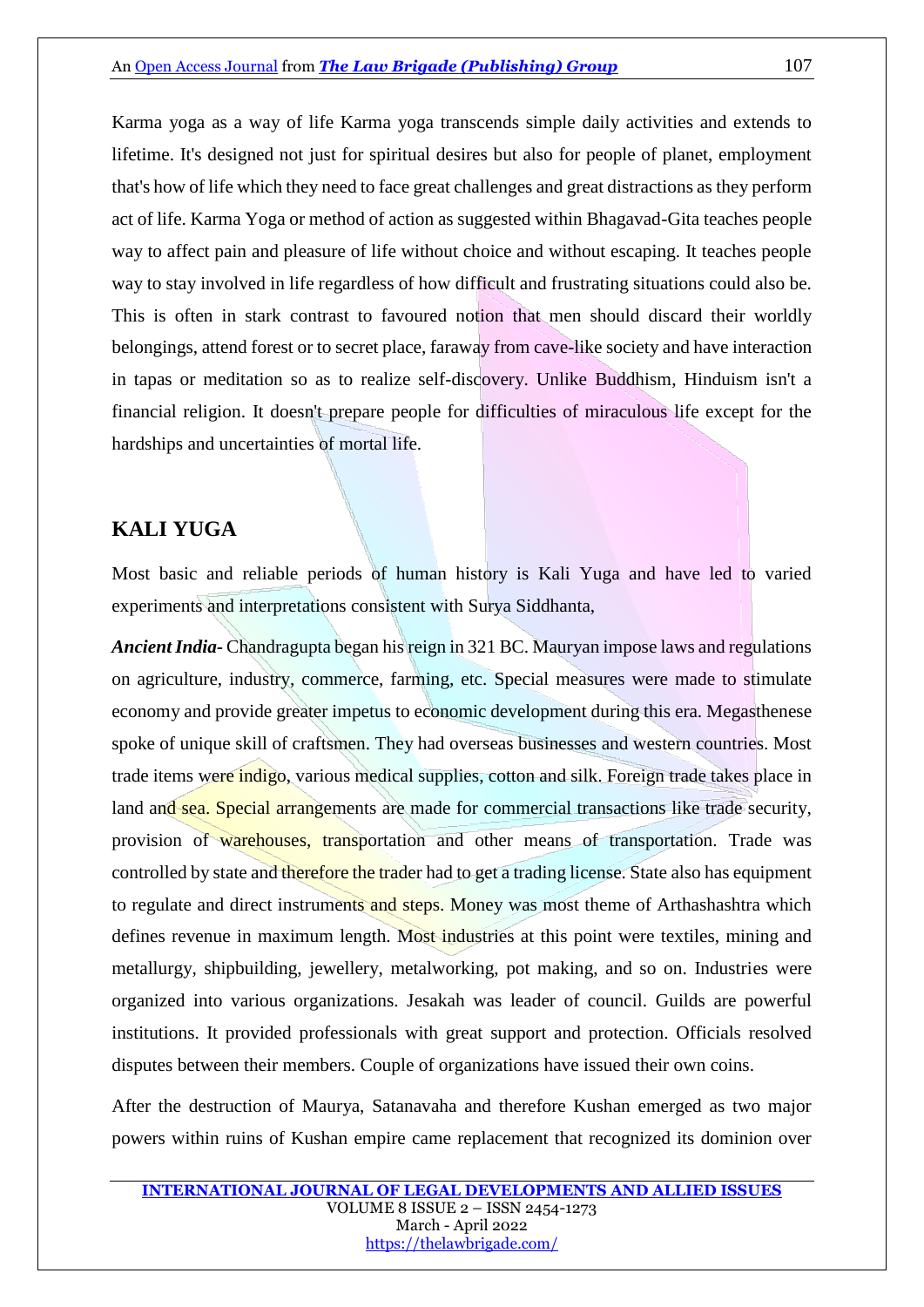outsized part of previous Kushan kingdom. These were Gupta empires, probably from vaishya. Title sharman is suggested for brahman, varma or kshatriya weapon, gupta (and protected) vaishya, and submissive for sudhra. Golden Age of Guptas is additionally equally reflected within dramatic economic development within country. This was time of expansion of India and therefore works of colonies in reference to Farther East from Bengal, Prospection Kalinga and therefore Coromandal Coast. Parts of Burma and Malacca were colonized, confirmed by Burmese sacred books and coins. Sole communities with this difference were that speed of control from central government was less than that which existed under Maurya. Rapid development of trade undoubtedly led to rapid climb of urban life in important commercial centres. Fa Hien said Magadha villages were large. But most of people lived in villages and agriculture was their town planning was known. In Silpasastra perfect location for every sort of building was strictly limited and therefore dimensions of real buildings right down to very small. Everything was arranged consistent with pattern of Celestial City. Thus all construction is traced back to work of divine builder Viswakarma. Art of architecture thus becomes sacred calling and skill of priesthood activity.

*Medieval India-* Chola was an ancient race within the second century of our Christian era, Chola king named Karikalan became emperor. It's believed that a lot of Southern royal families sought their origin in Cholas. Chola rulers established audio system of authority and their wars and journeys. Monarchy was the foremost powerful force in Chola's administration. King was very best authority on empire. Method of highly developed committees for local meetings is for government itself. Things in Chola were like that of recent society. Chola rulers found out road networks that proved useful for commerce and trade. Irrigation facilities were provided to farmers from rivers, tanks and come. Chola administrators were learning actors and established vedic educational institutions. Cholas retained outsized army and strong navy. Festival featured elephants, infants and war elephants. King commanded troops in battle. They offered sacrifices before the gods before the wars. Chola Festival is well organized and much directed. There have been different positions with titles and powers. Chola navy and battleships also are known for his or her strength.

Mughal Empire is taken into account one among earliest times of Indian antiquity. Emperor's court consisted of bureaucrats, managers, clerks, court of law historians, and auditors, who produced detailed accounts of day-to-day running of empire. Leaders were prearranged on idea of mansabdari system, navy and secretarial system founded through Genghis Khan and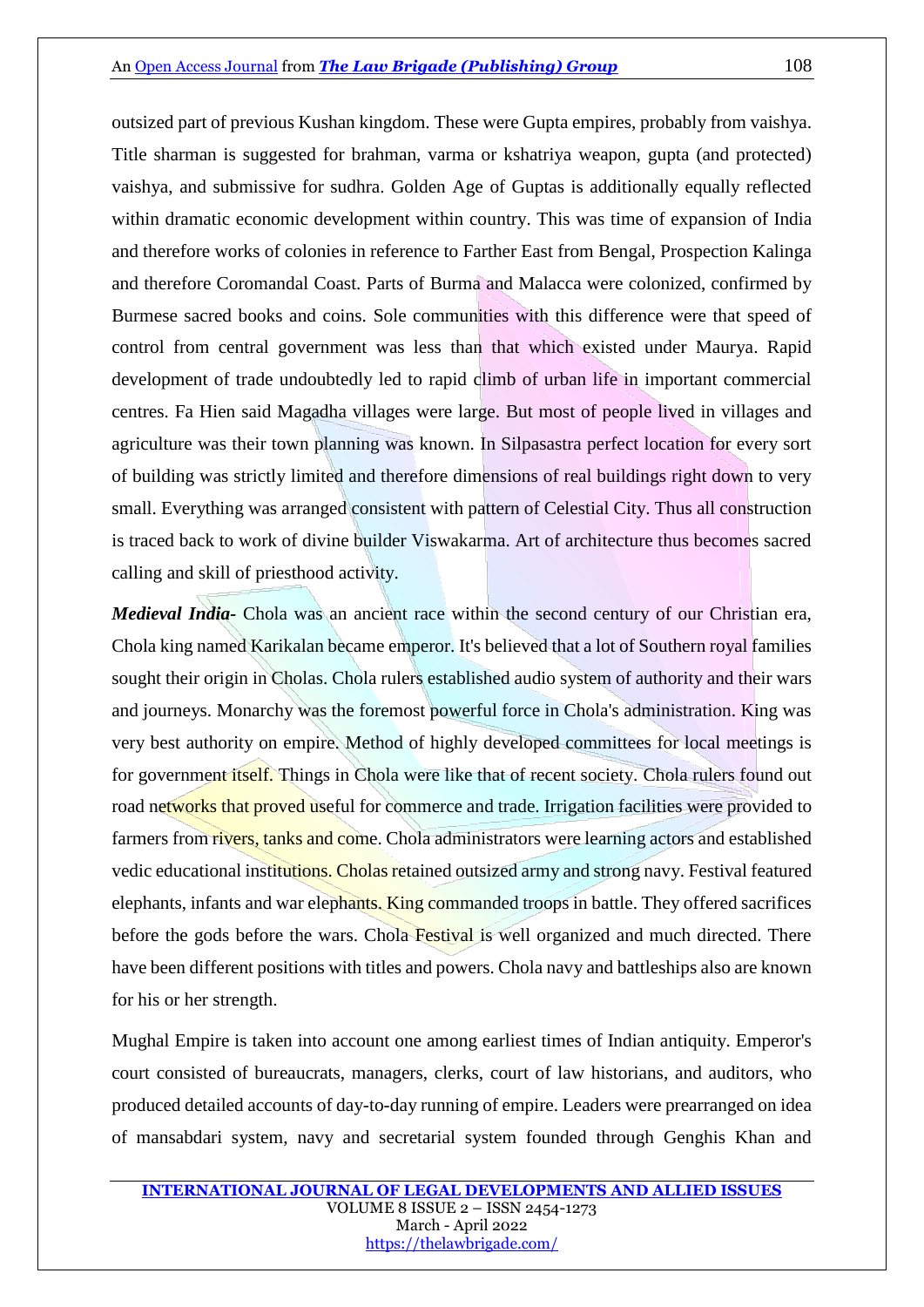employed by Mughal influential to divide empire. Emperor controlled lives of the nobles, from their mates to their mathematics, agriculture, medicine, housing administration, and government policies. Economic lifetime of state was overshadowed by strong trade international markets, comprising things formed by farmers and performers. Governor and his court of law were maintained by tax and ownership of neighbourhood referred to as Khalisa Sharifa. Governors also established Jagirs, land grants usually administered by local leaders. Aurangzeb died in 1707, and Mughal Empire began long, slow process of internal and external divisions.

*Modern India-* British Malay Archipelago Company (BEI) founded in 1600, when Akbar was in power. Initially, it was curious about trade and had satisfied to work round borders of Mughal Kingdom. While Mughals were weak. However, BEI became increasingly powerful. British government intervened to guard its own financial limit on corporate and put down that revolt. Bahadur Shah Zafar was detained, strained for sedition, and deported to Burma. When Malay Archipelago Company officials increased regulator of Bengal ,1765, they had no intention of doing anything new in its administration. They only wanted to run their own profitable trade and collect tax taxes in England. Bengal rich resources fell into hands of corporate with its directors raising their shares to 10 percent by 1767 and proposing that by 1771 increase speed to 12 per cent. English company employees used chance of their situation to form quick money through illegal and unequal trade also as a set of bribes and 'gifts' from Indian executives and zamindars. Clive returns to England at the stage of 34 with assets and assets generating £40,000 a year.

The reorganization of the connection between British government and therefore the Company's management became necessary and a time came when the corporate had to ask the govt to borrow \$ 1,000,000. However, while enemies of corporate were numerous and powerful, it had been not without strong friendships in Parliament; and George III, was his protector, corporate, therefore, fought back. In end, Parliament expressed consensus that benefits of corporate and other stakeholders in British society were balanced. It was decided that British should regulate essential policies of management of Indian Company in order that British law in India might be administered for needs of British upper classes. At equivalent time corporate will retain its Eastern trading power and therefore important right to appoint its officers in India. Details of Indian management also are left to administrators of corporate.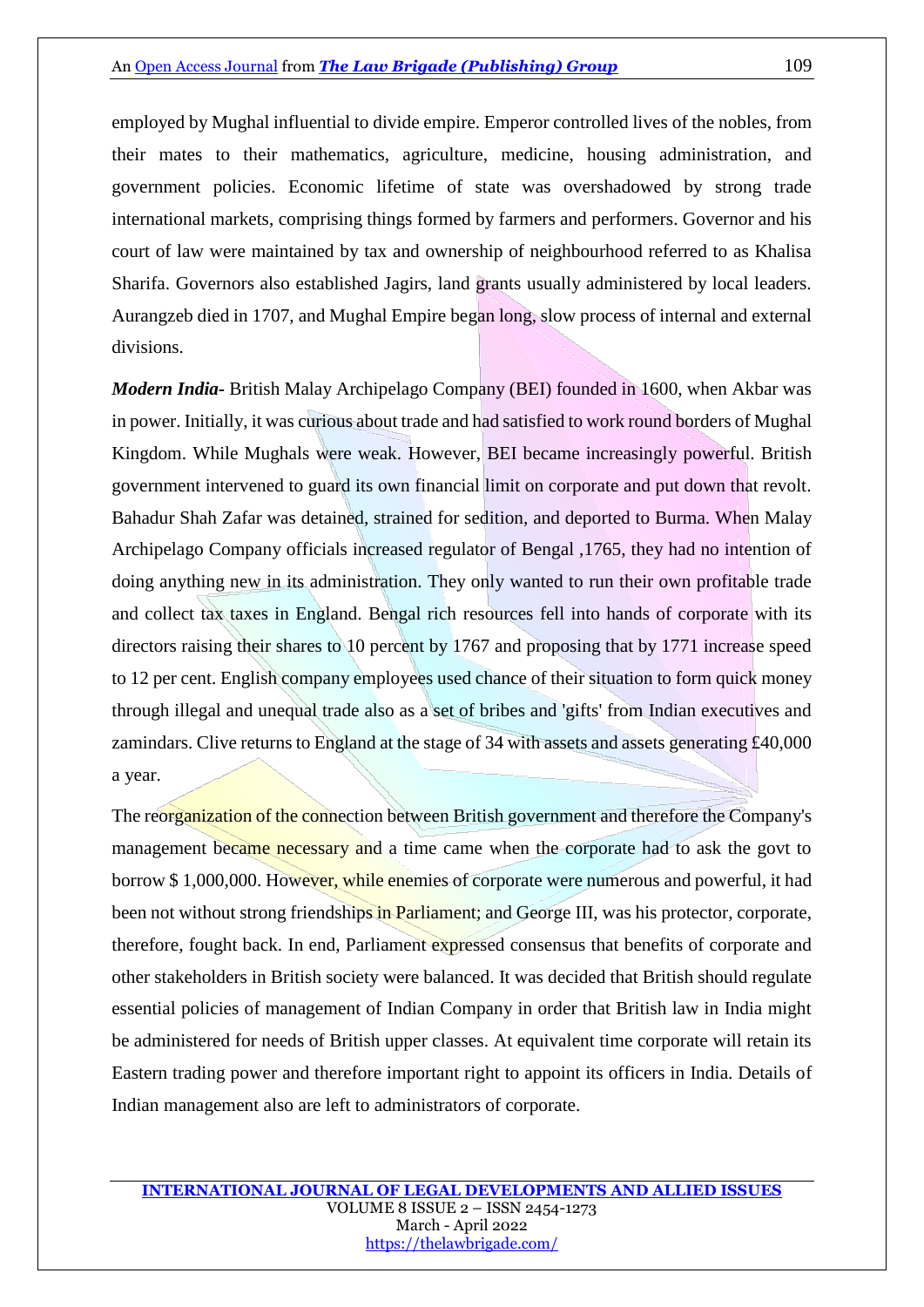#### An [Open Access Journal](https://thelawbrigade.com/) from **[The Law Brigade \(Publishing\) Group](https://thelawbrigade.com/)** 110

First important parliamentary act on Company matters was Regulation Act 1773. This law made changes to constitution of Company's Board of Directors and placed their action under control of British Government. Code of Conduct quickly declined where applicable. It didn't give British govt. effective and decisive control over corporate. Law has also did not resolve disputes between corporate and its rivals in England which were day in and outing of their power and rhetoric. Corporate remained at high risk of being attacked by its enemies because management of its Indian assets sustained to be corrupt, oppressed, and economically damaged forced it to be passed in 1784 to a different important act referred to as Pitt's India Problems of the Regulating Act and urgent political pressures of England Act. Law gave British government greater control over corporate affairs and its administration in India. It established six Indian media commissions, referred to as Governance Board, including two Cabinet Ministers. While Pitt's India Act quality framework for Indian Government to be implemented until 1857, enactment of laws introduced variety of important changes that gently facility and rights of corporate gradually. In 1786, Emperor-G authorized to dissolve his Council on important matters concerning safety, peso, or interests of Indian state.

Under Charter Act 1813, corporate's commercial ownership of Company in India was revoked and trade with India was opened to all or any British s But tea trade and trade using China was one thing for corporate. Charter A ended company's sovereignty by trading tips and trading with China. At equivalent debts were appropriated by Indian Government, which was also obliged to pay shareholders outsized portion of IOV2 per cent of their capital time, Company's Indian government continued to be operated by corporate under strict control of Governance Board. 41833

Various actions of Parliament discussed above were therefore fully submission to corporate and its management of Indians to British Government. At I been noted that daily Indian organization couldn't be administered or haunted from 4,000 miles [6,000 km] away. Therefore, very be equivalent time, it authority in India was vested within Governor-Generalin-Council. British are building replacement Indian managerial to realize their goals. Foremost goal of England was to enable them to take advantage of India economically so as to form most of varied British interests, from corporate to Lancashire producers. Lord Cornwallis, Governor-General, outlined 2 main objectives of Bengal government It'll need to ensure its political security and must contribute to efficient management of country by Malay Archipelago Company and therefore British state'. At an equivalent time India had in touch complete cost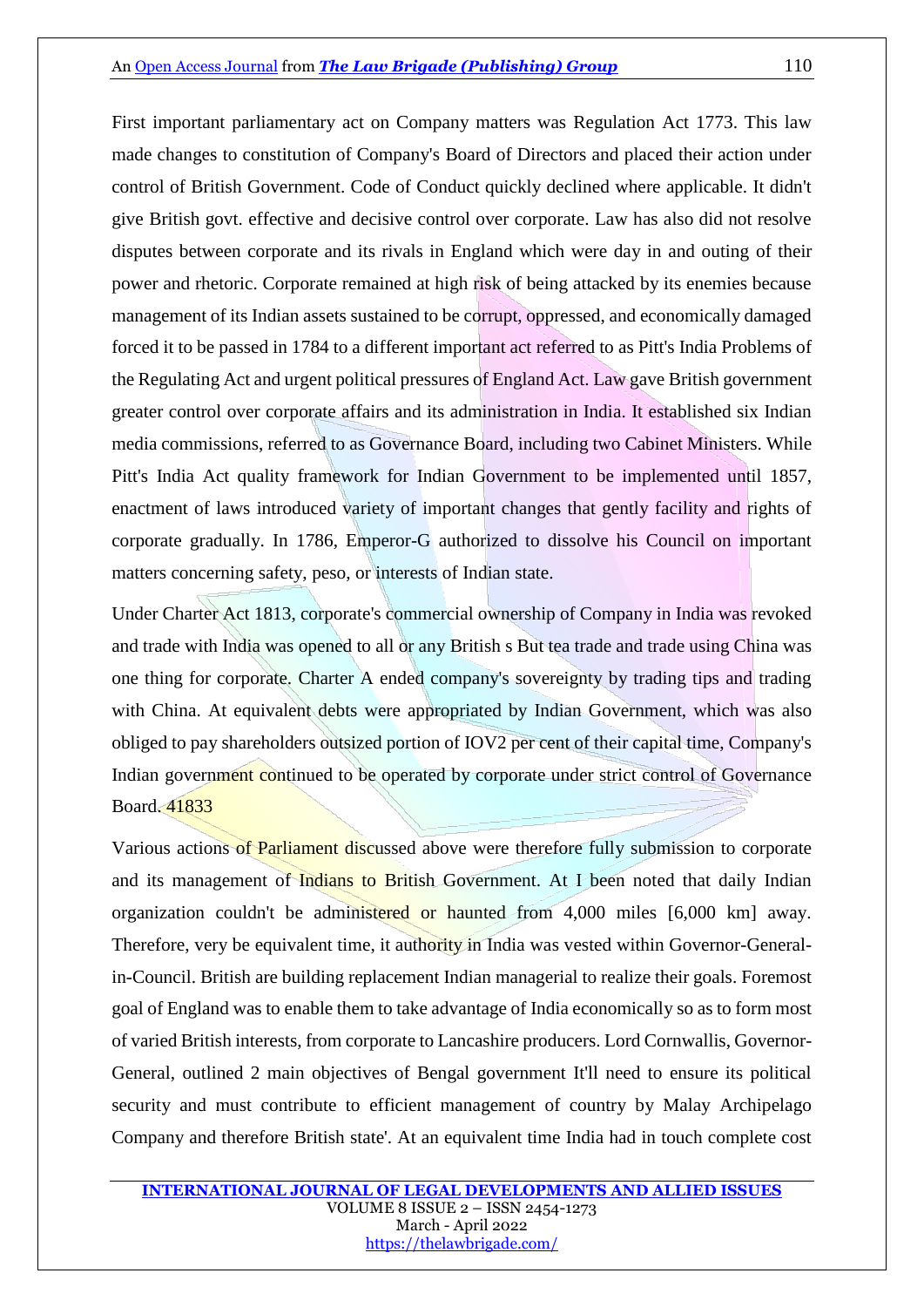of its conquest and foreign domination. A review of British economic policies in India is of paramount importance.

Indian Government Act of 1919 was act of British Parliament that sought nature for shape of to extend participation of Indians within administration of their country. Govt Act 1919 was far away from satisfactory and really in need of independent government to be introduced within country. Provisions of action weren't sufficient to realize National Aspirations people of country desired. Mary negotiations happened and led to Rowlatt Act within same year. When Simon Report came out it had been found that report was unsatisfactory which might cause consultations with Indian Community Representatives at Round Table meeting in London. Matter then visited parliament and parliament gave its approval to oppose act which was accepted in 1935 and is understood because Government India Act of 1935. Indian Constitution came into power on 1950. At time of its acceptance, Constitution controlled 395 texts and eight Schedules and contained 145,000 words extended, creating it longest Constitution ever adopted. Scriptures were regularly discussed by members of Constituent Assembly, held 11 sessions and 166 days of constitutional demonstration, period of two years and 11 months. Since January 2020, there are 104 amendments to Indian Constitution since it came into force in 1950.

## **MODERN CONSTITUTION**

One amendment to 100 and Third Amendment of Constitution of India, officially referred to as Constitution (One Hundred and Third Amendment), of 2019, introduces a tenth reservation for Economically Weaker Section (EWS) accreditation central government and personal educational institutions (excluding small educational institutions), and employment in Central Government functions. Amendment doesn't impose compulsory placement on state education grants or public institutions. However, some provinces have chosen to use tenth reservation in economically weak sectors. Typical are often found for people with an annual household income of up to 8 lakh (US \$ 11,000). Families owning quite 5 hectares of arable land, 1,000 square-meter house, plot of quite 100 yards during designated municipal area or quite 200 meter building in undisclosed municipal area won't be ready to book. People during community that already features reservation like Cached Lost, Organized Nations and therefore "creamy layer" of Another Backward Classes also are not eligible to be booked under this standard.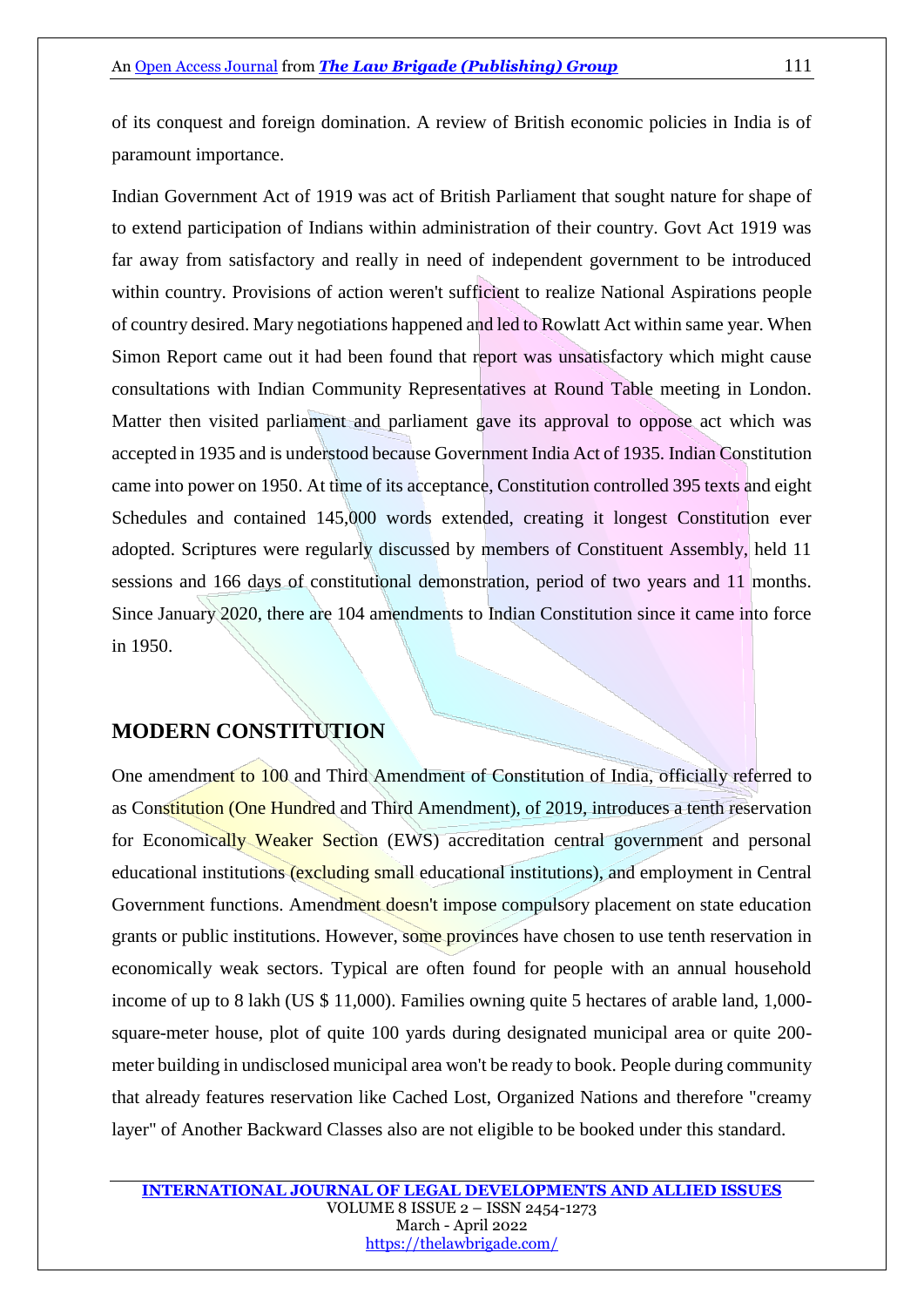Within hours of discharge of Rajya Sabha's bill, non-governmental organization Youth For Equity filed a lawsuit against PIL challenging bill within supreme court. NGO says Bill violates essential constitutional framework that they assert doesn't leave economic reasons. They also claim that previous Supreme Court ruling has secured utmost booking allowed under all limits by 50%. Amendment 103 increases entire booking rate by 59.5%. DMK filed complaint within Madras Supreme Court challenging amendment on January 18, 2019. Group says that booking should be community affair and not an economic one. On February 8, 2019, bench of Supreme court headed by Judge Ranjan Gogoi refused to grant application for amendment, but agreed to listen to appealing applications. Attorney-General K.K. Venugopal defended position of state before three-judge Supreme Court judge on 2019 stating that 103rd Amendment was necessary to profit less economically disadvantaged sections of society that weren't included within existing booking schemes, making up overwhelming majority of Indian population. Rules for National Policy mandate State to offer special attention to tutorial and economic interests of vulnerable sections of population and to guard itself from social injustice. Attorney-General added within education system, private institutions play big role in providing education to quite 1.34 pupils in various platforms. It's therefore important that weak social and economic sector has access to those institutions as mandated by Constitution. Justice SA Bobde announced that Court would abide by its rules and decided to refer to Constitutional Bench. Court refused to pass tenure law and amendment 103 continues to use.

At start of last decade of this century, worst phase of Indian economy began when GDP remained below 5 percent for 2 consecutive years in 2012-13 and 2013-14. This growth of 5 percent for 2 consecutive years was last confirmed back in 1986-87 and 1987-88. Within current financial years i.e. 2014-15, Indian economy began to point out signs of recovery and is poised to beat high amount of development witnessed over past two years. This rate of growth after achieving three consecutive years of growth increased by 9 percent amid 2005-06 and 2007. 08 decline in India's economic failure to pact with variety of external and internal challenges. In foreign sector, persistent uncertainty within global outlook of Euro zone crisis and therefore general downturn within global economy including structural constraints and pressures on domestic economic process have led to further deterioration. So as to affect external challenges country must have adequate exchange reserves, endless rate of account shortages (CAD), a stable rate of exchange, etc. Things have improved slightly as 2013-14 ends with CAD of 1.7 percent of GDP, rate of exchange after the INR68 depreciation folks \$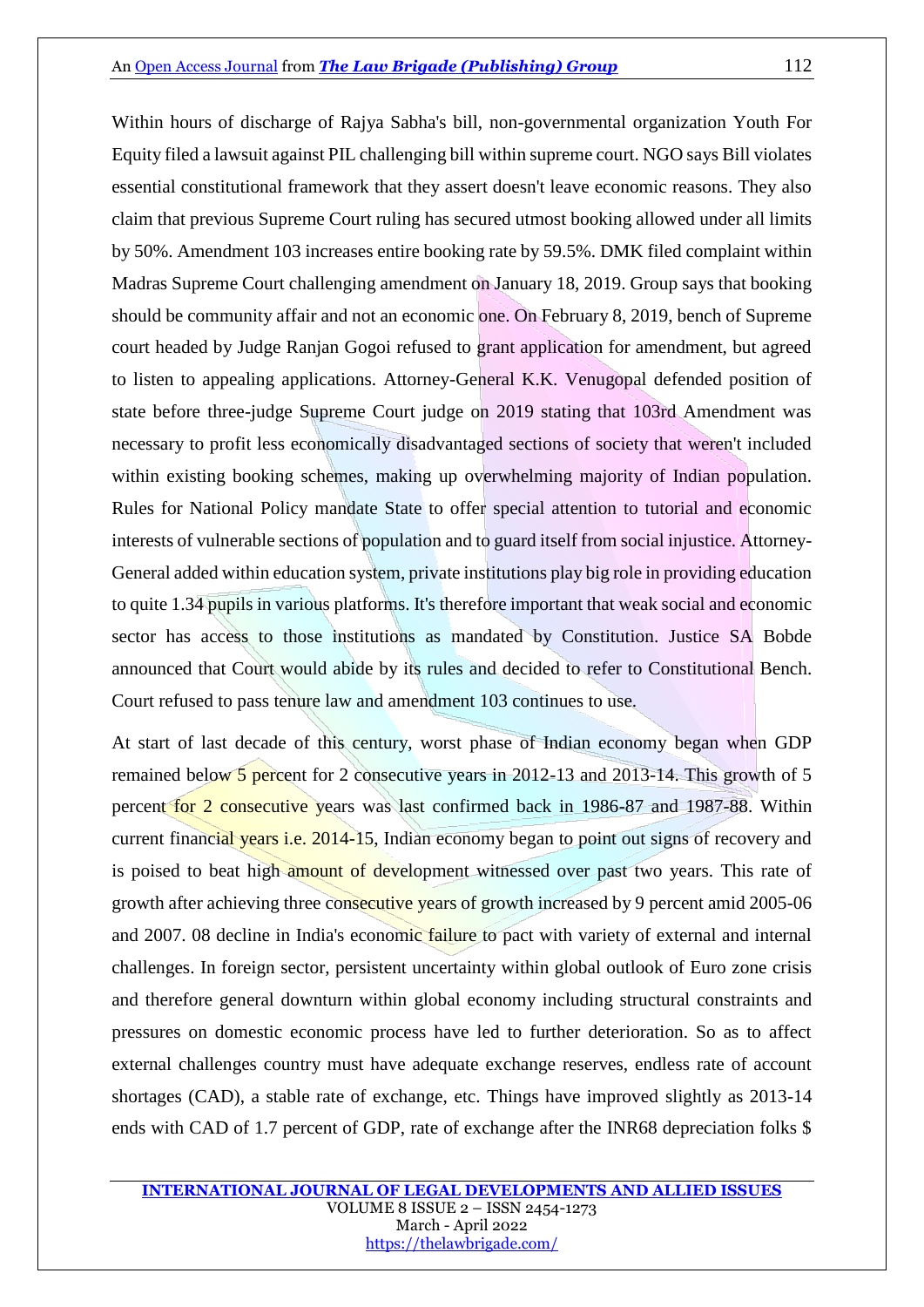in August 2014 was upgraded to INR 60.49 exchange. Countries raised to USD314.9 billion dollars in June 2014. These improvements within foreign account have raised hopes that Indian economy is best prepared to face challenges of foreign economy. Within domestic sector too, progress is being seen as financial priority because deficit has decreased from 5.7 percent GDP in 2011 to 4.5 percent in 2013-14. Many of those earlier improvements in finance are achieved through discount in costs instead of improvement in revenue. However, correction of deficit with present account may be good indication of macroeconomic stability, collapse of country,

Apart from event of shortage of twins, number of structural challenges are thanks to Economic Survey 2013-14 which is currently handling recession in India,

- Difficulty in making quick decisions on project proposals has affected convenience of doing business. This has led to project delays and inadequate compliance decisions.
- Incorrectly funded subsidies fill the gaps in investment and community resources.

Sub-manufacturing base, especially for capital goods and inclusion of low value when made. Growth in production and exports are often facilitated by simple processes, simple credit costs and reduction costs.

Existence of outsized illegal sector and adequate human inclusion within legal sector. Lack of required skills is taken into account crucial factor.

Maintaining high economic process is difficult without strong agricultural growth. Low agricultural productivity hinders economic transformation. Posted in reference to massive presence of mediators in various tiers of sales, lack of storage and infrastructure performance, intermediate agricultural movements got to be addressed.

Other challenges facing Indian economy hampering high growth rates include power, infrastructure, growth inequality, and policy disability, slower employment, stunting growth within manufacturing sector, declining services especially in trade and domestic trade and more. With revitalization of sustainable growth of quite 8 per cent within coming years, more frequent approach is required to deal with planned inequalities. Growth and job creation are often directly enhanced by increasing quantity of investment. But investment cannot increase by simply using interest rates. If investor doesn't find proper time to repay proper amount, lower interest costs cannot force investment. It's therefore serious challenge before new government creates investment-friendly and attractive environment not only from domestic sources but also from foreign sources.